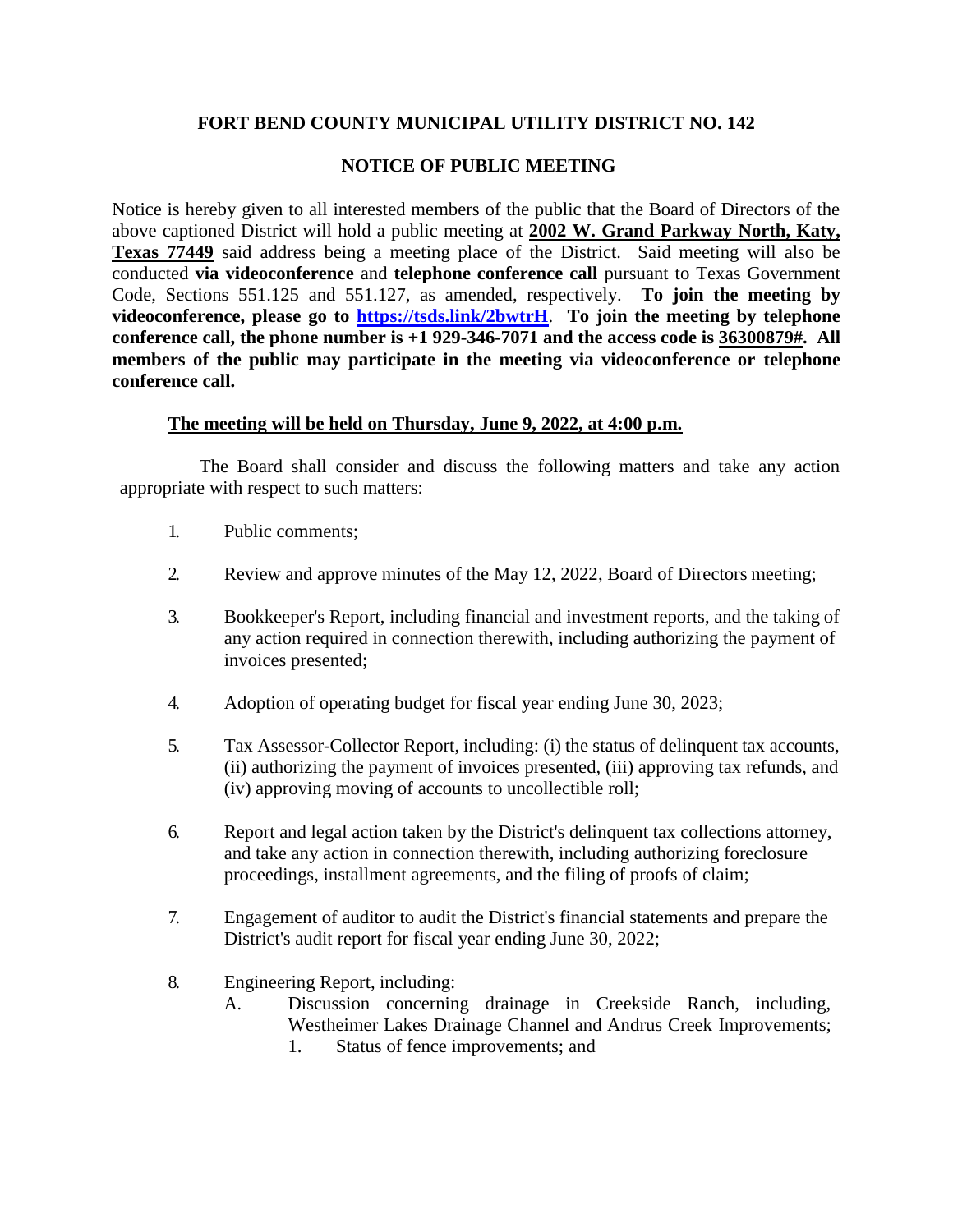- B. Construction projects, including authorizing design, status of design, authorizing advertisement for bids, concurrence in award of bids, status of construction, and/or approval of pay estimates and change orders for the following as appropriate, and authorize acceptance of Texas Ethics Commission Form 1295:
	- 1. Sidewalk along Heritage Bluff Drive and Canyon Fields Drive;
	- 2. Water line relocation along F.M. 1093 (Underground Construction Solutions, LLC);
	- 3. Water line and sanitary sewer line relocations along F.M. 1463;
	- 4. Water line extension along F.M. 723; and
	- 5. Westheimer Lakes Drainage Channel and Andrus Creek Improvements (Sterling Site Services, LLC);
- C. Water Plants/Wastewater Treatment Plant/Lift Stations:
	- 1. Permanent Wastewater Treatment Plant (C4 Partners, LLC), including, discussion of requests for pay increases by C4 Partners, LLC and required response to same;
- D. Builder Stormwater Pollution Prevention Plan Inspections; report of violations/penalties assessed, authorize suspension of taps and/or application of Rate Order provisions to enforce penalties; consider appeals of fines/penalties;
- E. Fort Bend County Street Acceptance;
- F. Acceptance of deeds for sites, easements and/or conveyances of facilities for operation and maintenance purposes;
	- 1. Water Line Easement and Sanitary Sewer Easement from Garib Sohan, LLC (former O'Reilly Auto easements);
	- 2. Consider and accept Water Line Easement(s) and/or Sanitary Sewer Easement(s) in connection with FM 1463 widening project, status of condemnation proceedings with Lake Wales, LLC, if necessary; and
	- 3. TxDOT Supplemental Report regarding FM 1463;
- G. Storm Water Management Plan Municipal Small Separate Storm Sewer Permit Administration and Compliance;
- H. Miscellaneous Matters:
	- 1. Commercial plan reviews; and
	- 2. North Fort Bend Water Authority alternative water conservation projects;
- I. Status of bond application report for recreational facility bond issue;
- J. Authorization of Reclaimed Water Study; and
- K. Approval of Resolution Authorizing Use of Surplus Funds;
- 9. Approval of Amendment to Professional Services Agreement and Consent to Assignment of same from Jones & Carter, Inc. to Quiddity Engineering, LLC;
- 10. Issuance of utility commitments;
- 11. Champions Hydro-Lawn, Inc. Detention and Drainage Facilities Report;
- 12. Presentation regarding Association of Water Board Directors Europe fact-finding trip;